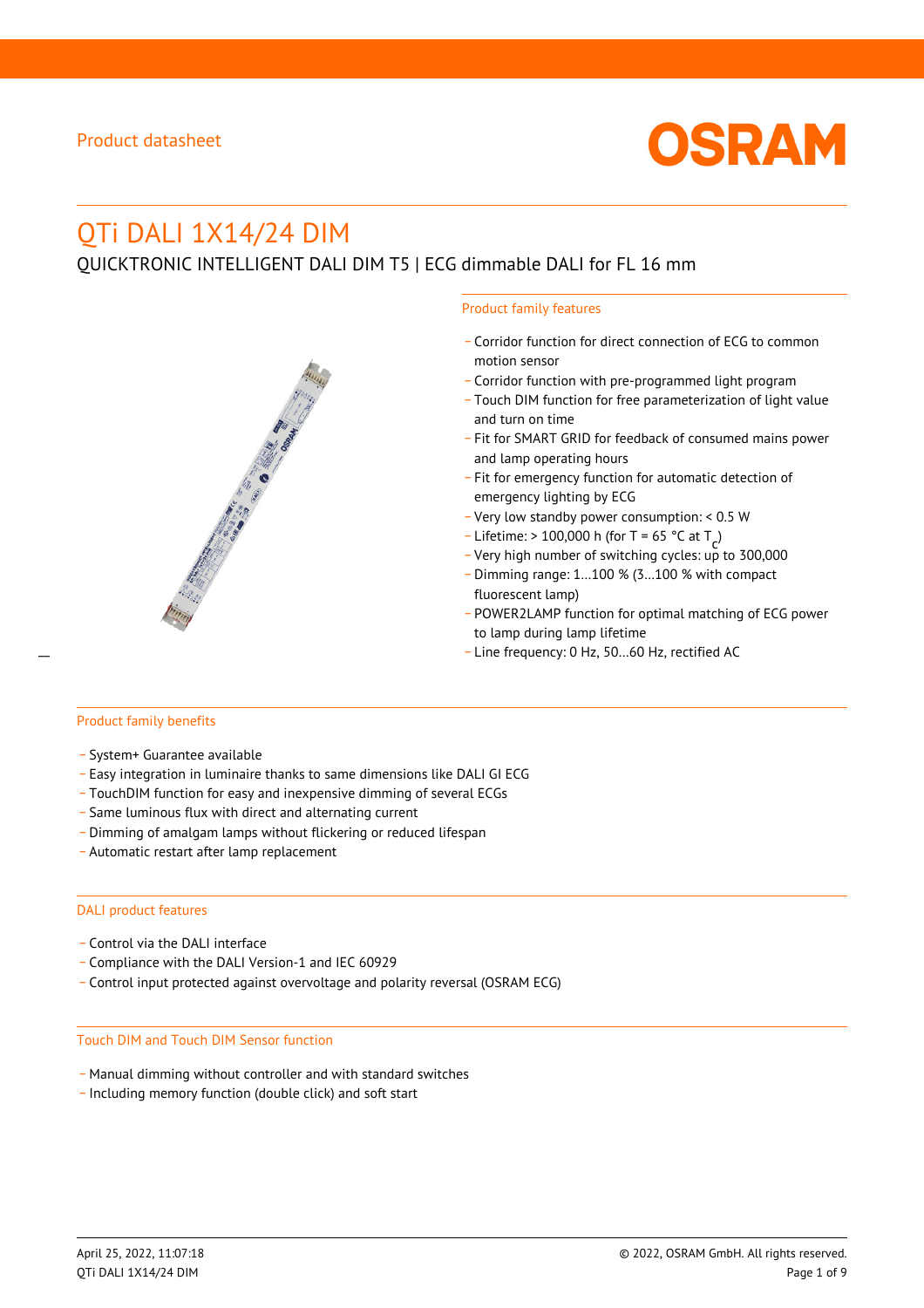## Areas of application

- \_ Suitable for use in emergency lighting systems as per EN 50172/DIN VDE 0108-100
- \_ Installation in emergency lighting systems according to IEC 61347-2-3, appendix J
- Industry
- \_ Open-plan offices, corridors and storage rooms
- \_ Public buildings
- \_ Sports halls and factories
- .<br>- Strip lighting
- \_ Shop lighting
- \_ Suitable for luminaires of protection class I

 $\overline{a}$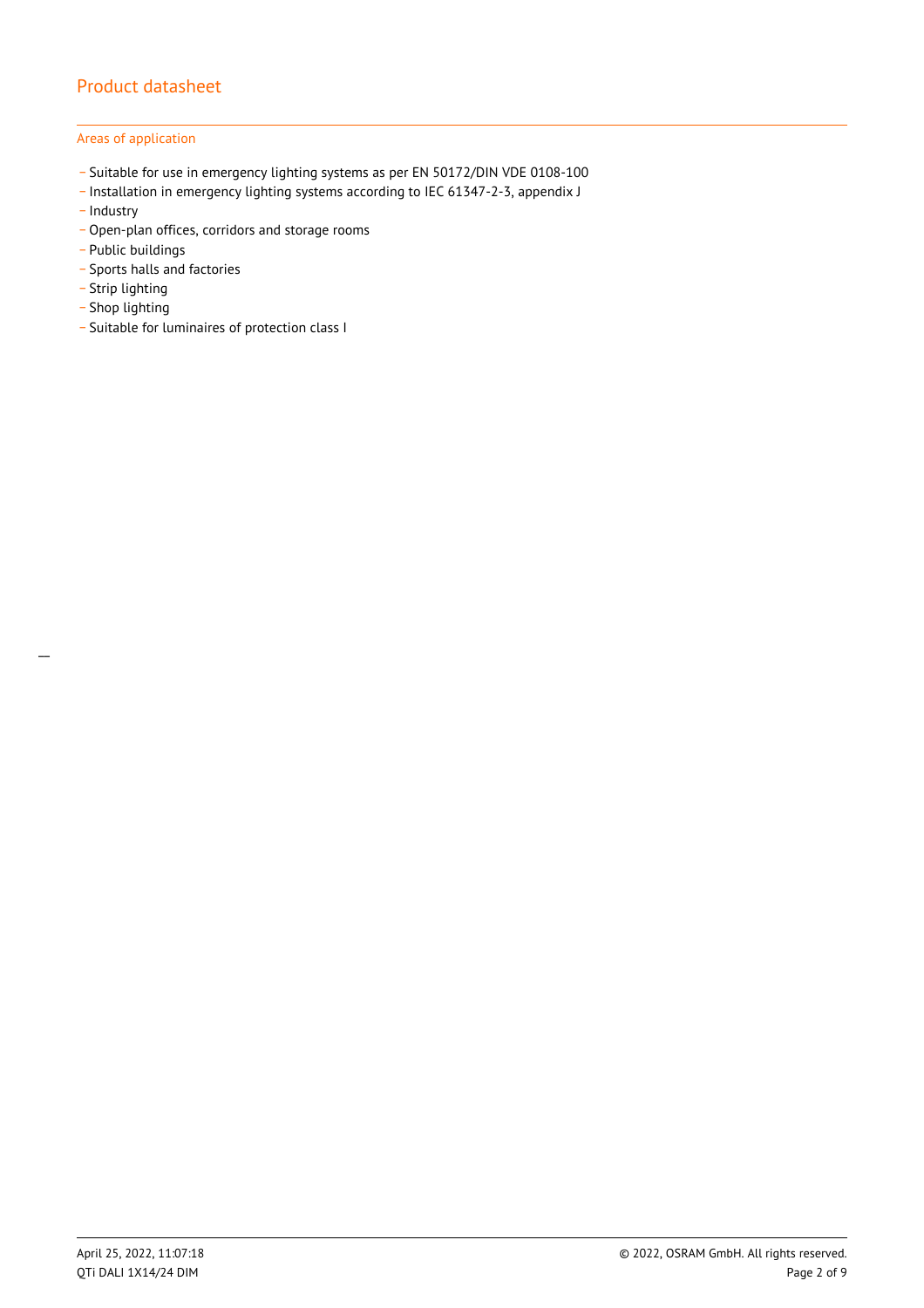## Technical data

## **Electrical data**

| Input voltage AC                         | 198264 V              |
|------------------------------------------|-----------------------|
| Nominal voltage                          | 220240 V              |
| <b>Mains frequency</b>                   | 5060 Hz               |
| Input voltage DC                         | 154.276 V             |
| Maximum output power                     | 24 W                  |
| <b>Efficiency in full-load</b>           | $89\%$ <sup>1)</sup>  |
| Networked standby power                  | < 0.25 W <sup>1</sup> |
| <b>Operating frequency</b>               | 53.120 kHz            |
| Max. ECG no. on circuit breaker 10 A (B) | $17^{2}$              |
| Max. ECG no. on circuit breaker 16 A (B) | $28^{2}$              |
| Inrush current                           | 24 A                  |

1) at 230 V, 50 Hz

2) Type B

 $\overline{a}$ 

## **Light technical data**

**Starting time** 0.6 s <sup>1)</sup>

1) Optimized preheat start

## **Dimensions & weight**



| Length                           | 360.0 mm                             |
|----------------------------------|--------------------------------------|
| Width                            | 30.0 mm                              |
| <b>Height</b>                    | $21.0$ mm                            |
| Mounting hole spacing, length    | 350.0 mm                             |
| <b>Product weight</b>            | 278.00 g                             |
| Cable cross-section, output side | $0.51.5 / 0.51.0$ mm <sup>2 1)</sup> |
| Cable cross-section, input side  | $0.51.5 / 0.51.0$ mm <sup>2 1)</sup> |

1) Solid leads / Flexible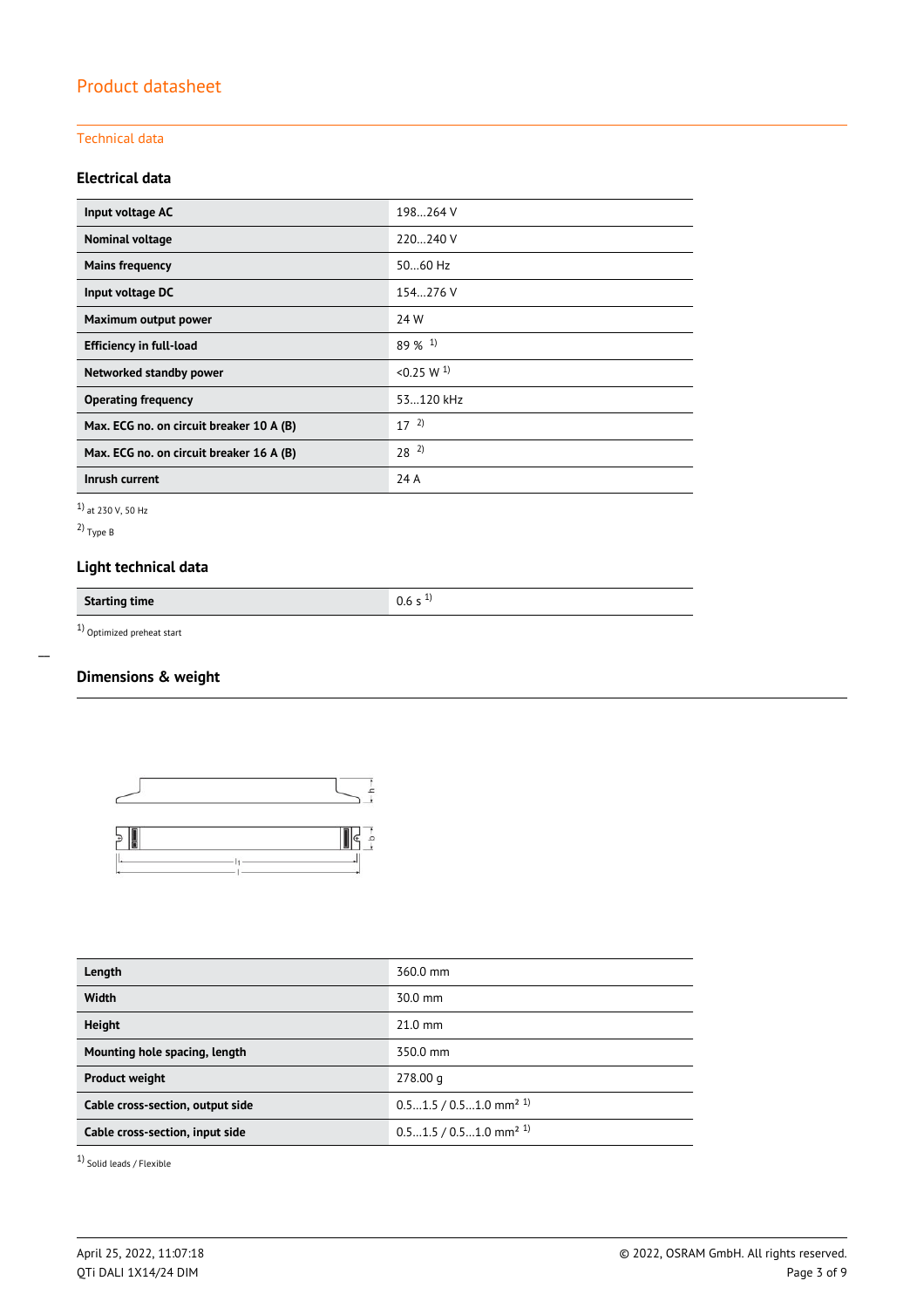## **Temperatures & operating conditions**

| Ambient temperature range                | +10+50 °C             |
|------------------------------------------|-----------------------|
| Permitted rel. humidity during operation | $585\%$ <sup>1)</sup> |

1) Maximum 56 days/year at 85 %

## **Lifespan**

<sup>1)</sup> At T<sub>case</sub> = 65°C at T<sub>c</sub> point / 10% failure rate

## **Expected Lifetime**

| Product name                   | Lamp group     |                              |        |        |        |
|--------------------------------|----------------|------------------------------|--------|--------|--------|
| OTi DALI 1X14/24<br><b>DIM</b> | DULUX L 24 W   | ECG ambient temperature [ta] | 40     | 50     | 60     |
|                                |                | Temperature at tc-point [°C] | 45     | 55     | 65     |
|                                |                | Lifetime [h]                 | 100000 | 100000 | 100000 |
|                                | <b>HE 14 W</b> | ECG ambient temperature [ta] | 40     | 50     | 60     |
|                                |                | Temperature at tc-point [°C] | 45     | 55     | 65     |
|                                |                | Lifetime [h]                 | 100000 | 100000 | 100000 |
|                                | <b>HO 24 W</b> | ECG ambient temperature [ta] | 40     | 50     | 60     |
|                                |                | Temperature at tc-point [°C] | 45     | 55     | 65     |
|                                |                | Lifetime [h]                 | 100000 | 100000 | 100000 |

## **Additional product data**

| Suitable for lamp power (1 lamp) | 74 W |
|----------------------------------|------|

## **Capabilities**

| <b>Dimming interface</b>               | DALI / Touch DIM / Touch DIM Sensor                              |
|----------------------------------------|------------------------------------------------------------------|
| Dimming range                          | $1100\%$ <sup>1)</sup>                                           |
| <b>Dimmable</b>                        | Yes                                                              |
| Overheating protection                 | Power reduction and switch off at $T > 75$ °C at the tc<br>point |
| Suitable for fixtures with prot. class |                                                                  |
| End of lamp life safety shutdown       | EOL T.2                                                          |
| Max. cable length to lamp/LED module   | $1.0 \text{ m} / 1.5 \text{ m}$                                  |
| Intended for no-load operation         | No.                                                              |

1) Luminous flux

## **Certificates & standards**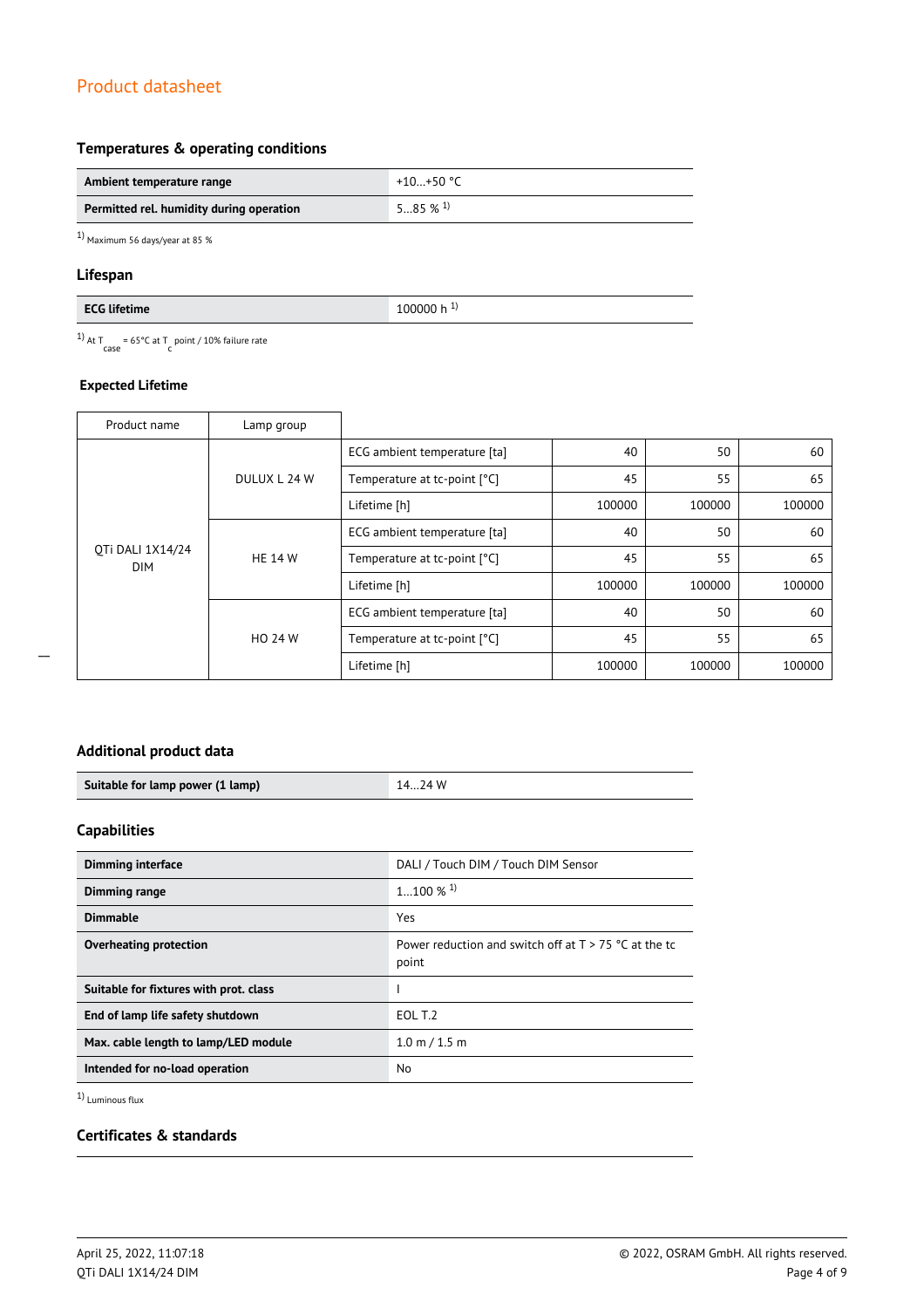| Approval marks - approval | VDE / VDE-EMC / EL / EAC / RCM / CCC                                                                                                                                                                                                                        |
|---------------------------|-------------------------------------------------------------------------------------------------------------------------------------------------------------------------------------------------------------------------------------------------------------|
| <b>Standards</b>          | Acc. to EN 55015; EN 55022/Acc. to EN 61547/Acc. to<br>IEC 61000-3-2/EN 61000-3-2/Acc. to EN 61347-2-<br>3/Acc. to EN 60929/Acc. to EN 55015:2006 +<br>A1:2007/Acc. to EN 61000-3-2/Acc. to EN 61547/Acc.<br>to IEC 62386-101:Ed1/Acc. to IEC 62386-102:Ed1 |
| EEI – Energy Label        | A1 BAT                                                                                                                                                                                                                                                      |
| <b>Protection class</b>   |                                                                                                                                                                                                                                                             |
| Type of protection        | IP20                                                                                                                                                                                                                                                        |

## **Logistical data**

**Commodity code** 850410809000

## **Environmental information**

| Information according Art. 33 of EU Regulation (EC) 1907/2006 (REACh) |                                                                                                      |  |  |
|-----------------------------------------------------------------------|------------------------------------------------------------------------------------------------------|--|--|
| Date of Declaration                                                   | 14-04-2022                                                                                           |  |  |
| <b>Primary Article Identifier</b>                                     | 4050300870380                                                                                        |  |  |
| Candidate List Substance 1                                            | Lead                                                                                                 |  |  |
| CAS No. of substance 1                                                | 7439-92-1                                                                                            |  |  |
| <b>Safe Use Instruction</b>                                           | The identification of the Candidate List substance is<br>sufficient to allow safe use of the article |  |  |
| Declaration No. in SCIP database                                      | 60e73f42-1e71-4b30-bc60-1a79326167b1                                                                 |  |  |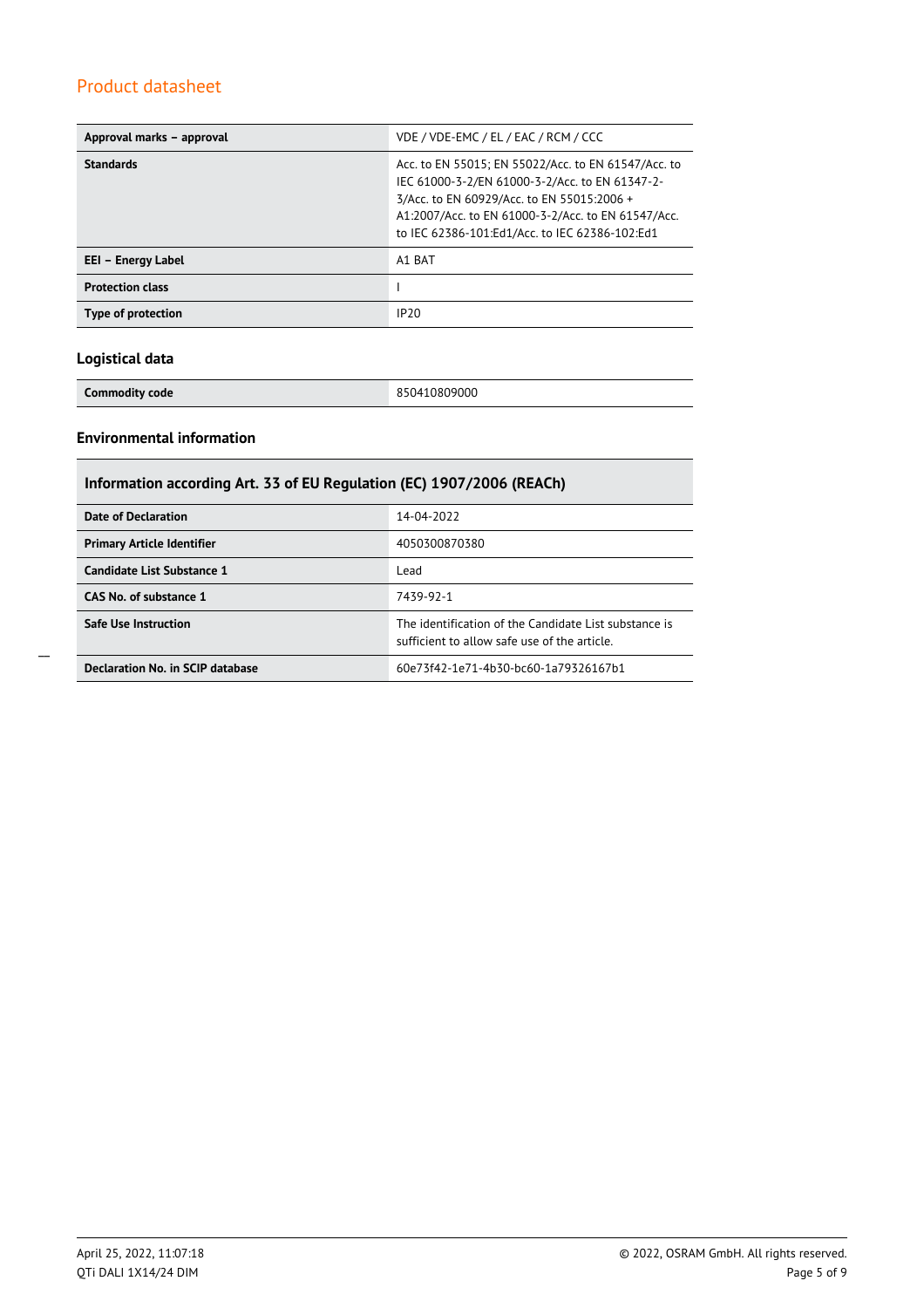## **Wiring Diagram**





 $\overline{a}$ 

319625\_QTi DALI 1x... DIM 493589\_Touch DIM Function - e.g. QTi DALI 1x... DIM



**DALI** control device  $\frac{1}{2}$ ECG  $\frac{3}{4}$  $\begin{array}{c}\n\overline{11} \\
\overline{21} \\
\overline{11}\n\end{array}$ -<br>- 1<br>- DA<br>- DA ECG  $3 +$ <br> $4 +$  $\frac{1}{2}$ --<br>--<br>-- DA<br>-- DA ECG  $3 +$ <br> $4 +$ 

493590\_Corridor Function - e.g. QTi DALI 1x... DIM 493666\_DALI wiring diagram - e.g. QTi DALI 1x... DIM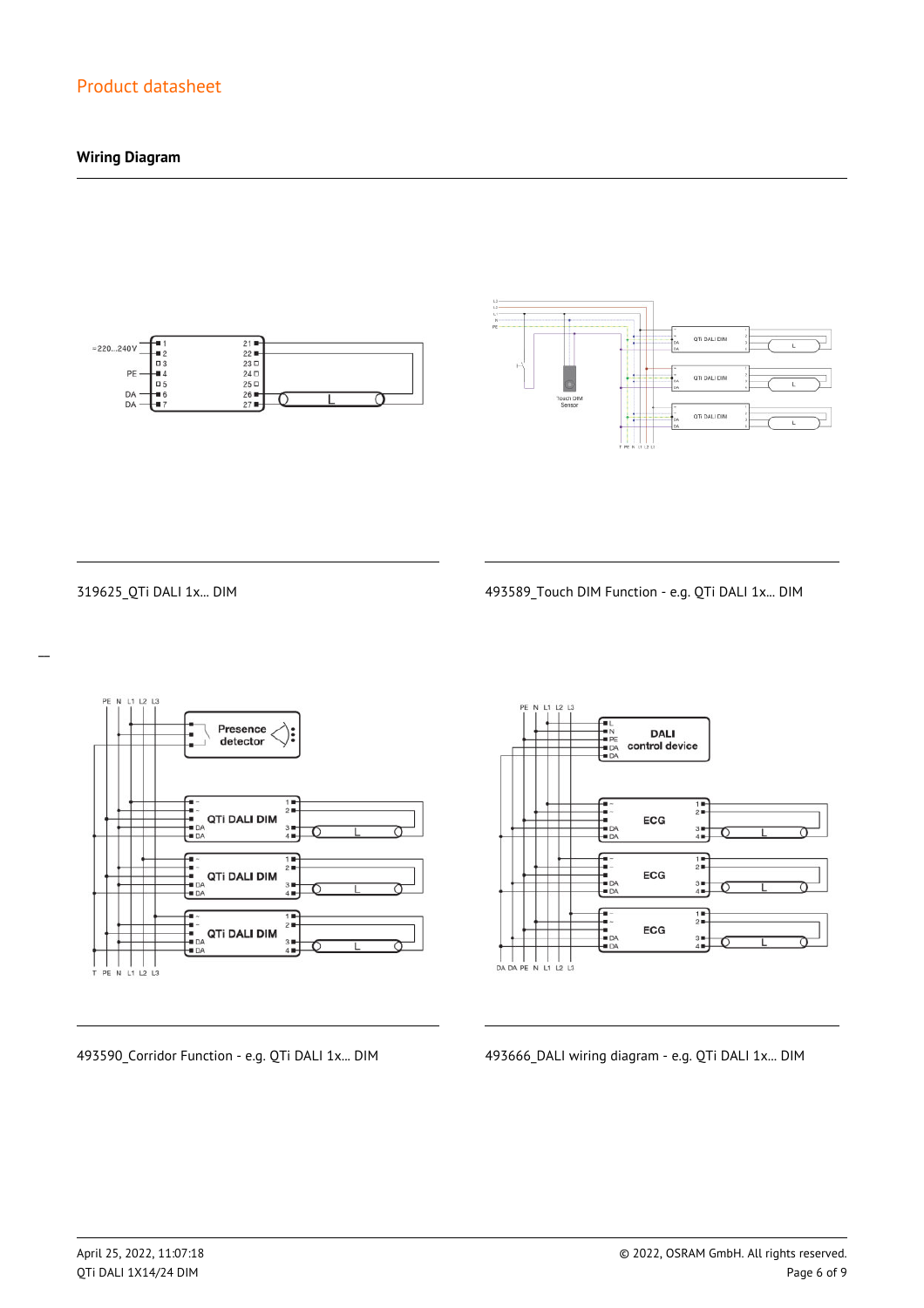#### Additional product information

\_ In order to achieve good radio interference suppression:1. Keep the cable between ECG and lamp as short as possible.2. The single lamp wires must be routed as close as possible to each other, whereas the lines of the different lamp ends must be routed separately.

### Download Data

|   | <b>File</b>                                                                                  |
|---|----------------------------------------------------------------------------------------------|
|   | User instruction<br>QUICKTRONIC QTi T5 DALI DIM                                              |
|   | Addon Technical Information<br>502689_Frequent switching Quicktronic                         |
| プ | Addon Technical Information<br>502785_ECG lifetime - QUICKTRONIC (DALI) DIM                  |
|   | <b>Product Datasheet</b><br>321525_ATI QTi DALI 1x14-24 DIM (G+GB)                           |
|   | Certificates<br>335097_INOTEC                                                                |
| ᆽ | Certificates<br>QTI DALI VDE 40021252 210920                                                 |
|   | Certificates<br>335135_Manufacturer's declaration – Burning-in of fluorescent lamps          |
| ᄌ | Certificates<br>335153_Manufacturer's declaration – Low stand-by                             |
| ᄀ | Certificates<br>335154_Manufacturer's declaration – EN 55015:2006+A1:2007 (300 MHz)          |
|   | Certificates<br>335169_Manufacturer's declaration – LampECG combinations: Frequent switching |
| ᄀ | Certificates<br>592319_EAC certificate for Quicktronics QT                                   |
|   | Certificates<br>504208_VDE-EMC-CERTIFICATE QTI DALI DIM                                      |
|   | Declarations of conformity<br>QUICKTRONIC DIM CE 3364258 190821                              |
|   | Operating instructions<br>592411 EAC QTi T5 DALI DIM                                         |
|   | CAD data 3-dim<br>313432_360x30x21 1881281                                                   |
|   | CAD data 3-dim<br>313433_360x30x21 1881281                                                   |
| ą | CAD data 3-dim<br>313453_360x30x21 1881281                                                   |
| 飞 | CAD data PDF<br>313406_360x30x21 1881281                                                     |
|   |                                                                                              |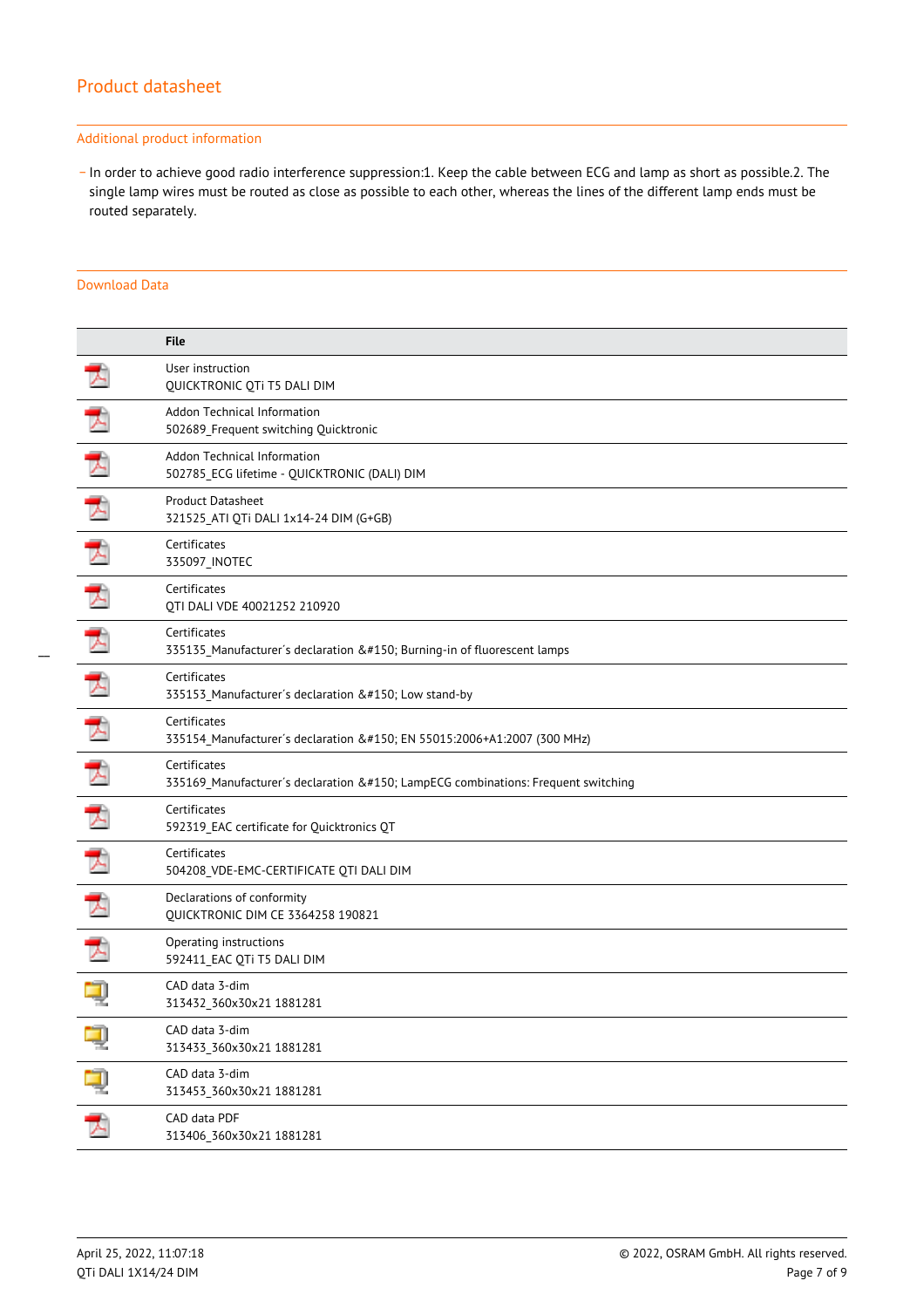#### Ecodesign regulation information:

Separate control gear and light sources must be disposed of at certified disposal companies in accordance with Directive 2012/19/EU (WEEE) in the EU and with Waste Electrical and Electronic Equipment (WEEE) Regulations 2013 in the UK. For this purpose, collection points for recycling centres and take-back systems (CRSO) are available from retailers or private disposal companies, which accept separate control gear and light sources free of charge. In this way, raw materials are conserved and materials are recycled.

#### Logistical Data

| <b>Product code</b> | <b>Product description</b> | Packaging unit (Pieces/Unit) | Dimensions (length x width x<br>height) | <b>Volume</b>        | <b>Gross weight</b> |
|---------------------|----------------------------|------------------------------|-----------------------------------------|----------------------|---------------------|
| 4050300870380       | OTi DALI 1X14/24 DIM       | Shipping carton box<br>20    | 392 mm x 165 mm x 98 mm                 | 6.34 dm <sup>3</sup> | 5680.00 g           |

The mentioned product code describes the smallest quantity unit which can be ordered. One shipping unit can contain one or more single products. When placing an order, for the quantity please enter single or multiples of a shipping unit.

#### References / Links

For more information on the system guarantee and the terms and conditions of the guarantee visit

<www.osram.com/system-guarantee>

#### Disclaimer

 $\overline{a}$ 

Subject to change without notice. Errors and omission excepted. Always make sure to use the most recent release.